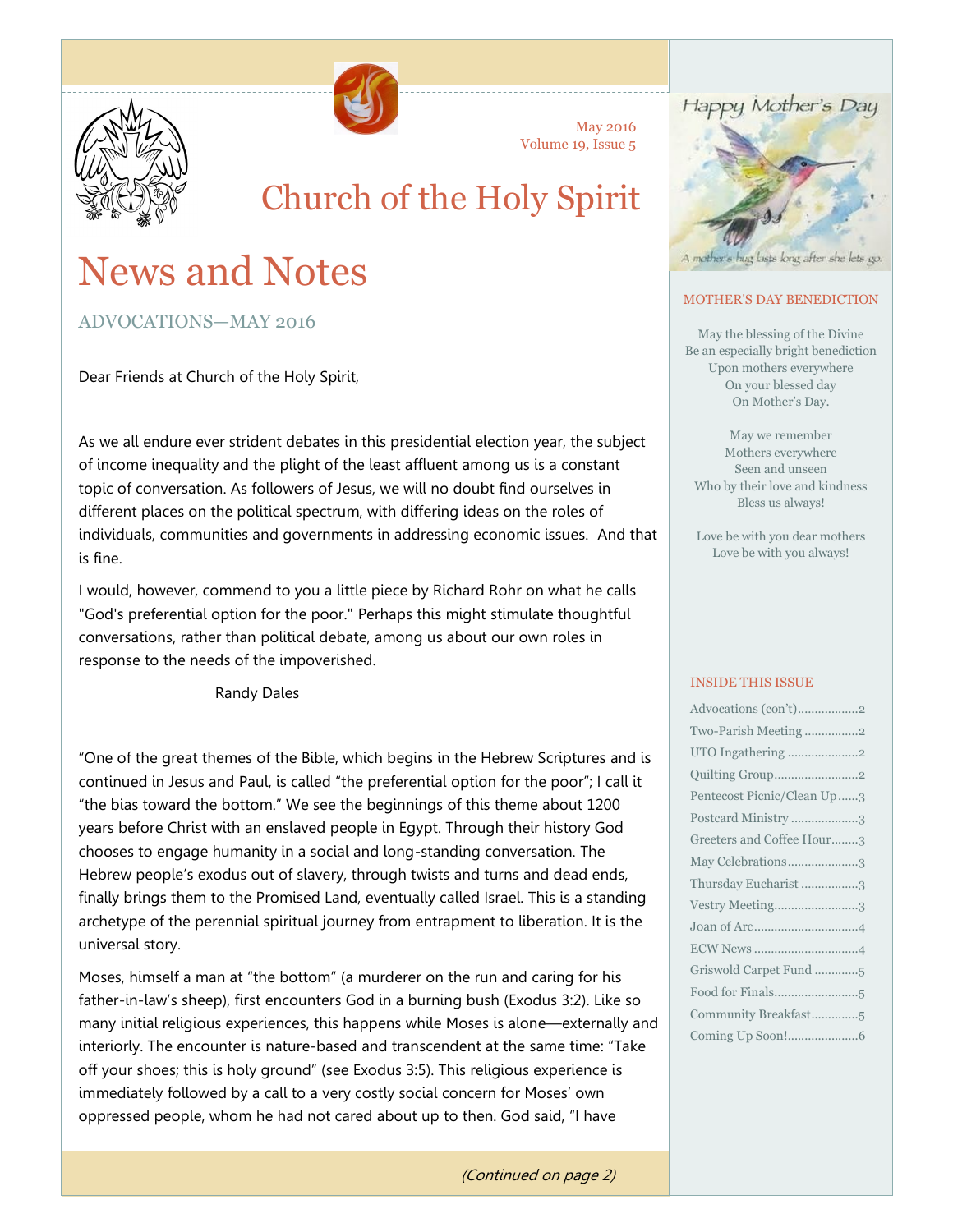#### **Church of the Holy Spirit**

P. O. Box 68 Plymouth, NH 03264

**Church Building**

170 No. Main Street **Community Life Center** 263 Highland Street

(603) 536-1321

**Priest-in-Charge** Rev. Randy Dales

#### **Vestry Members**

Senior Warden Joan Bowers Junior Warden (property issues) Benoit Lamontagne Treasurer Wavell Fogleman Clerk Lew Overaker At-Large Members Fran Belcher Angie Criscuolo Anne Hunnewell Dick Osborne Lew Overaker

**Email** holyspiritnh@myfairpoint.net **Website** www.holyspiritplymouth.org **Pastoral Emergencies** Rev. Randy Dales 603-387-2651

#### **Newsletter Publishing**

Melissa Greenawalt holyspiritnh@myfairpoint.net

#### Advocations (Continued from page 1)

heard the groaning of my people in Egypt. You, Moses, are to go confront the Pharaoh and tell him to let my people go" (see Exodus 3:9-10).

There, at the very beginning of the Judeo-Christian tradition, is the perfect integration of action and contemplation. First, the transformative experience takes place through the burning bush. Immediately it has social, economic, historical, and political implications. How did we ever lose sight of this when our Scriptures and tradition begin this way? The connection is clear. There is no authentic God experience that does not situate you in the world in a very different way. After an encounter with True Presence you see things quite differently, and it gives you freedom from your usual loyalties and low-level payoffs—the system that gave you your security, your status, your economics, and your very identity. Your screen of life expands exponentially. This transformation has costly consequences. Moses had to leave Pharaoh's palace to ask new questions and become the liberator of his people."



# IMPORTANT TWO-PARISH MEETING PLEASE ATTEND!

There will be a very important two-parish meeting in the Undercroft on Sunday, May 1 following the 9:30 service. We will be discussing future steps in our shared ministry between Church of the Holy Spirit and St. Mark's. Please plan to attend to hear about and contribute to discussion about the future of our area parishes!

## UTO INGATHERING - MAY 8

Have you been filling your UTO box? The next UTO collection will take place on Sunday, May 8th, so you have plenty of time to fill your box! If you need additional boxes or envelopes, they're available at the back of the church. Thank you for supporting this inspiring ministry--remember: "Our change changes lives!"

## QUILTING - MAY 12

The quilters will meet on Thursday, May 12 from 10 a.m. to 2 p.m. in Griswold Hall. Please join them for this creative ministry. Please contact Lois Grant at 856 -7197 if you have any questions.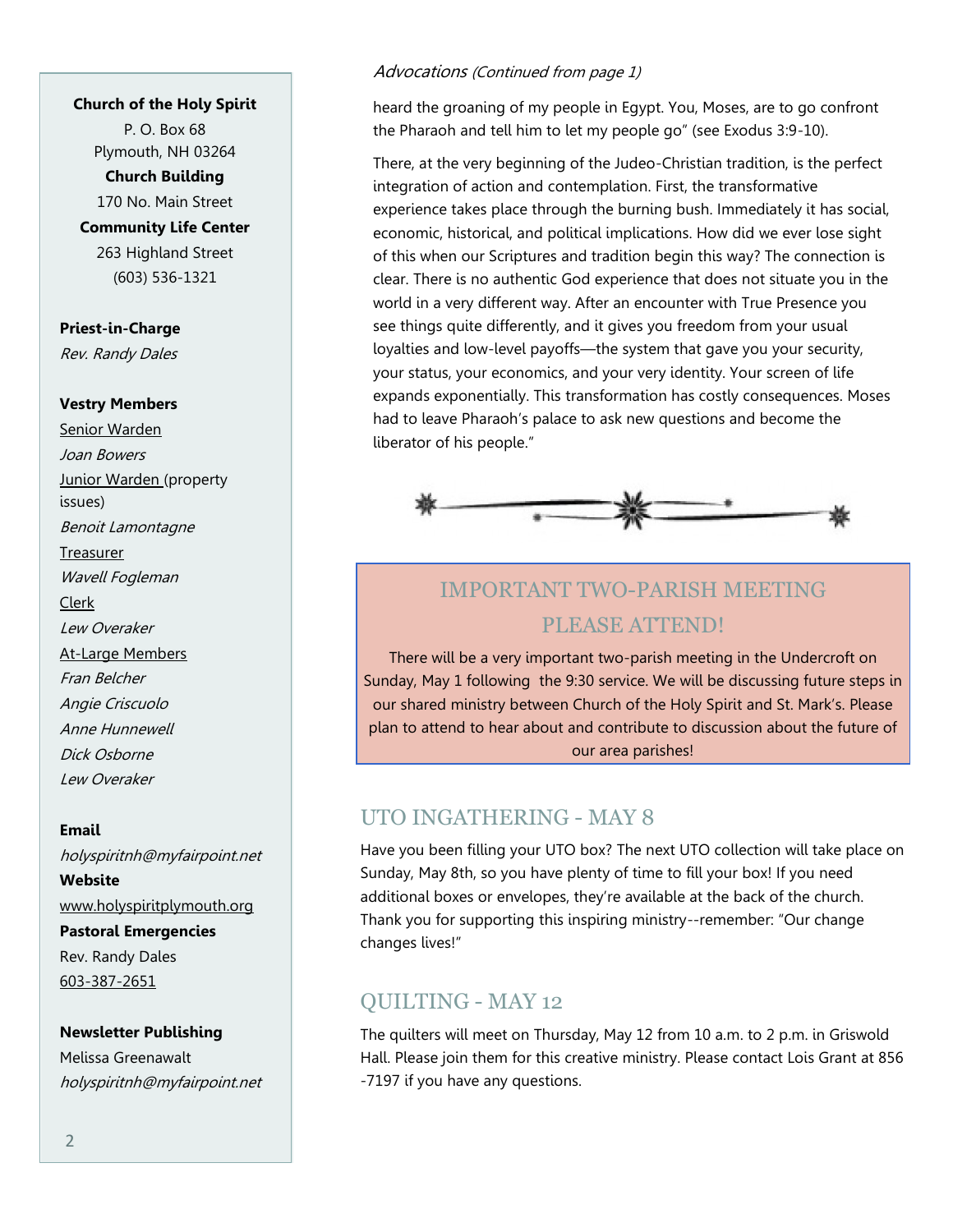# SAVE THE DATE: CLEANUP DAY AND PICNIC!



Pentecost is coming in just a few weeks, on May 15, and it's the perfect time to celebrate the spring weather that's coming (slowly, but surely)! The Church of the Holy Spirit and St. Mark's will be celebrating a **Two-Church Pentecost Picnic** at 263 Highland St. following the 9:30 service on **May 15th**, and we'd love it if you'd join us! Randy will also be blessing the new flooring in Griswold Hall on that date. We're coordinating potluck items, so if you'd like to bring a dish, please contact the office or sign up at the back of the church to let us know (burgers, hot dogs, and

buns will be provided).

The beginning of May is quite full, so our clean-up day is scheduled the day before the picnic, on **Saturday, May 14th from 9 to 1**. We'll be looking for folks to rake, clear sand, wash windows, and maybe do a little painting, so dust off your tools and come help spruce up Griswold Hall and the CLC in time for summer! If you have a spare rake, shovel, or wheelbarrow, bring them along (feel free to contact us beforehand to see if you need to bring bulky items); we'll also be using gardening gloves and tools for the flowerbeds and bushes; and we may also have a little painting to do. If you'd like to bring supplies for any project, please contact our Junior Warden, Beno Lamontagne, at 603-419-9713 to see what we need!

## THE POSTCARD MINISTRY NEEDS YOU!

Are you looking for a fun way to brighten people's day? Consider writing for the Postcard Ministry! It's easy and fun! Writing birthday, anniversary, and thinking of you cards would be a great family project! As our lives evolve, different months become available; currently, February, April (see below), and December are vacant. This April will be Anne Buttolph's last month on the Postcard Ministry after 10 years of faithful service! Thank you, Anne! We will miss you! To volunteer, please contact Kathy Lennox at 536-4779.

# SEEKING GREETERS, READERS, & COFFEE HOUR HOSTS FOR MAY!

We're on the lookout for readers and greeters for several dates in May! If you know you will be at church and are willing to help out, please let Melissa know. We are seeking additional hosts for our Coffee Hours, held after the 9:30 a.m. Sunday services. If you are willing and able to be an occasional host, please contact Robin Bowers (via email at rbowers4000@roadrunner.com, or at 536-5889) with your name, phone number, and email address. Coffee is provided by the Church; you simply need to provide light refreshments for those attending the coffee hour. Robin will be glad to give you a "tour" of our kitchen facilities, if you wish. Many thanks for considering this very important--and tasty!--part of the church family!

#### MAY CELEBRATIONS

#### **Happy Birthday!!**

Leon Desfosses Jim Parziale Sara Smith Fred Gould Lilah Piper John Michaud Mike McKinney Ash Morgan Lynn Ann Gallagher

#### **Happy Anniversary!!**

Carol & John Perkins Dick & Stephanie Osborne Jim & Jane Parziale Jonathan & Marcia Santore

#### THURSDAY **EUCHARIST**

Randy leads a weekly Healing Eucharist on Thursdays at Sherrill Hall, St. Mark's, Ashland at 11:00 a.m. All are welcome to attend this shared ministry with St. Mark's! Please contact the office with any questions.

## MAY VESTRY MEETING

The Vestry will hold its monthly meeting on the second Sunday of the month, immediately following the 9:30 service in the back of the church. The next meeting will be on **May 8**. All parishioners are welcome to attend. Please contact Joan Bowers or Randy to add an agenda item.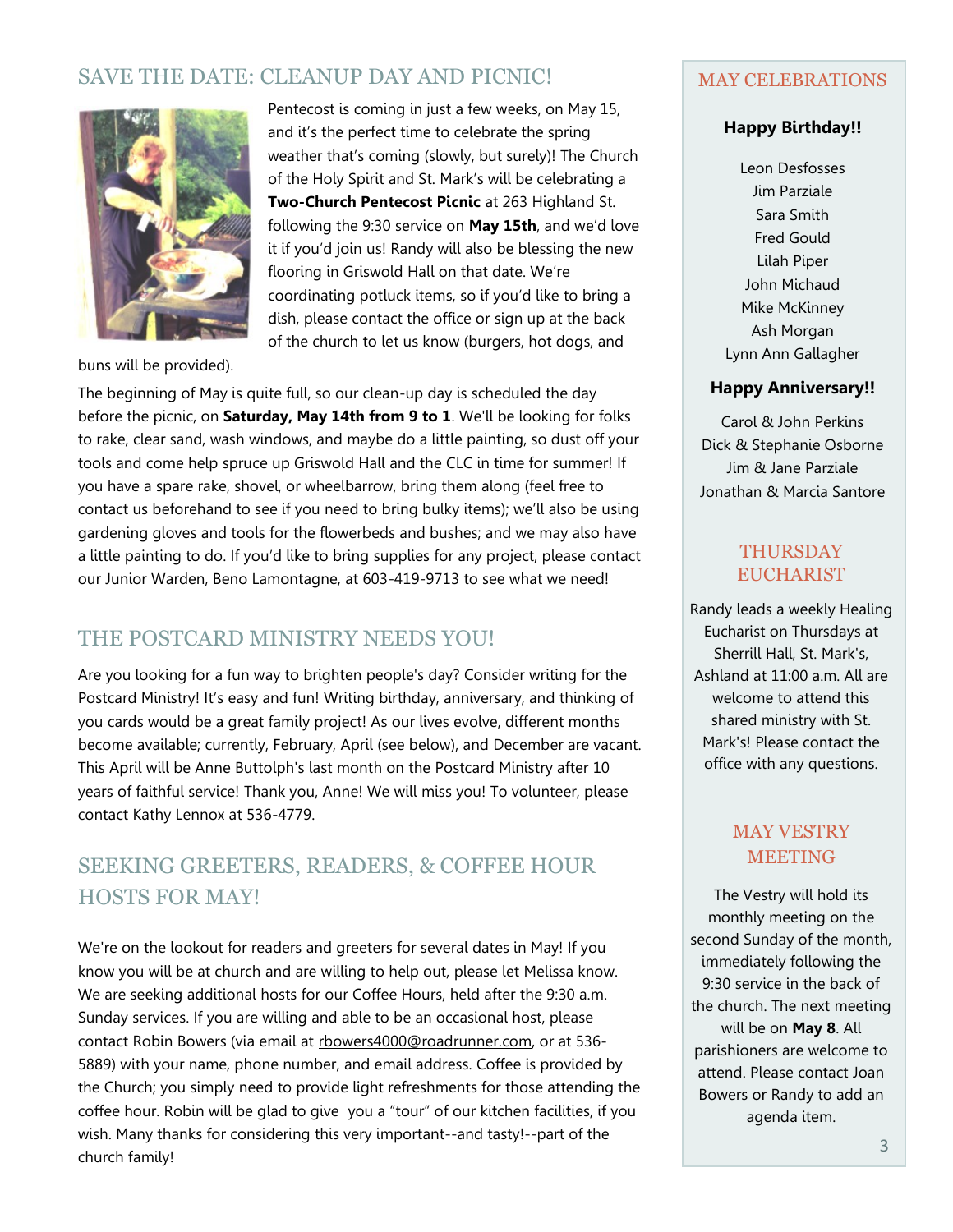# [HOLY MEN & HOLY WOMEN: JOAN OF ARC](http://www.lentmadness.org/wp-content/uploads/2016/03/unnamed-3-2.jpg)

The [Episcopal Church](https://en.wikipedia.org/wiki/Episcopal_Church_(United_States)) continues an ancient tradition from the early Church of honoring important and influential people of the [Christian](https://en.wikipedia.org/wiki/Christian) faith. In addition to the calendar of Saints Days in the Prayer Book, our Church has created a calendar of 'Holy Men & Holy Women,' containing a number of persons important in the history of the church in



the United States and beyond. From time to time, we wish to highlight some of those people of faith.

On May 30, the Episcopal Calendar "Holy Men and Holy Women" remembers **Jeanne d'Arc (Joan of Arc)**, Mystic and Soldier, 1431. Joan is the patron of France and of soldiers. Born to peasant parents in the village of Domremy, Joan (or Jehanne, as she signed her name in French) began to hear the voices (and sometimes see some kind of vision) of St Michael, St Catherine and St Margaret when she was thirteen. At first, they simply urged her to develop her piety but eventually began to direct her to become involved in the struggle to bring Charles, son of King Charles VI, to the contested French throne.

Obediently, 17-year old Joan traveled to the French court, took on male attire, and persisted in making her way through the layers of bureaucracy by predicting the outcome of certain military operations and then by recognizing the king in his disguise. She convinced him to

allow her to command an army, and using a sword that had been buried behind the altar of St Catherine de Fierbois, she led her army to a spectacular victory over the English at Orleans. Charles' supporters were reinvigorated by the inspiration of this armored Maid of Orleans, and after a string of victories, Charles was crowned at the Cathedral in Rheims with Joan in attendance.

Later, she was captured, tried by the Inquisition, condemned as a heretic, and burned at the stake. In the 20th century, she was declared a saint. Her story has been the subject of hundreds of books, plays, musical compositions, and art.

**Prayer for Joan of Arc:** In the face of your enemies, in the face of harassment, ridicule, and doubt, you held firm in your faith. Even in your abandonment, alone and without friends, you held firm in your faith. Even as you faced your own mortality, you held firm in your faith. I pray that I may be as bold in my beliefs as you, St. Joan. I ask that you ride along beside me in my own battles. Help me be mindful that what is worthwhile can be won when I persist. Help me hold firm in my faith. Help me believe in my ability to act well and wisely. Amen.

## ECW MEETING, BOOK SALE, AND FLEA MARKET!



Despite the rainy chill and technology foibles, 19 of us gathered to learn about migrating birds from Susan Fogleman for April's ECW meeting. Susan provided a couple of online links that anyone can use to track species as they make their way north. Simply visit the Cornell Lab of Ornithology at www.allaboutbirds.org or the Journey North site at www.journeynorth.org.

The next ECW meeting will be May 5 at noon at Trinity Church in Meredith. We'll enjoy each other's company and a brown bag lunch and homemade desserts by Pat L'Abbe and Shirley Stockwell. Barbara will be organizing a carpool, so if you're interested in attending, please let her know. All are welcome! Also, the Flea Market/Craft Sale will be on June 4 from 9-1 at 263 Highland Street. Want to be a vendor? Please contact Barbara Brooks (744-3597) to reserve an outdoor spot for \$10. Also, the next Book Sale will be April 28; we particularly need folks to help move books before and after the sale! Come get a great workout!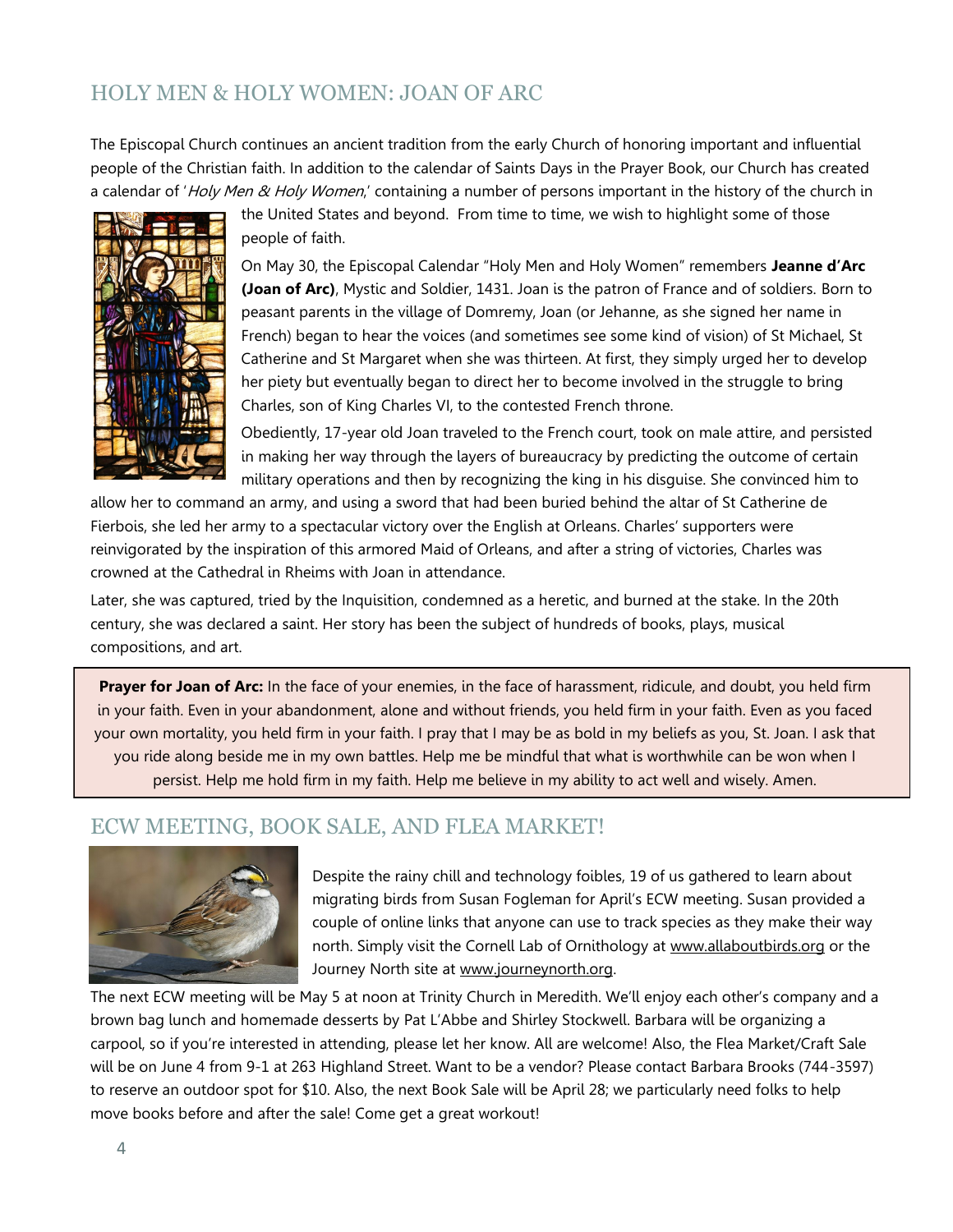# DONATE TO THE LOCAL FOOD BANK!



How often do you take food for granted? Local food banks are always looking for donated canned goods, and CHS has a collection basket at the church for you to donate when you come to church! Think of what one can of soup or fruit a week from each of us could do! You may bring your donated items directly to the Food

Bank (located at the Community Closet, across the street from Rite-Aid) on Tuesday and Thursday mornings from 9-11--or you may place items in the basket at the back of the church, and Kathy Lennox will collect all donations each Monday to take to the Food Bank. It's an easy--and much appreciated!- community outreach!

# GRISWOLD HALL CARPET REPLACEMENT

Mark Noyes will be installing the new carpeting in Griswold Hall the first weekend in May--just in time for summer activities! We've received \$855 in donations so far to help support this project--including donations from outside groups who use the building. The cost of the project is \$3,400, so every donation helps our church budget.

Want to help? You can mail in a check--or drop it in the offering plate (please write "Griswold Carpet" in the memo line!). Or you can make a contribution into the "Donation" box at the back of the church! This building is used by all of us and therefore needs the support of all, no matter what size donation you make, it will help us to continue our outreach work.

# CALLING ALL BAKERS: FOOD FOR FINALS

Food for Finals is coming up, a time when Plymouth State's Catholic and United Campus Ministries deliver comfort food in the form of homemade goodies to residence halls and Centre Lodge the first night of Finals Week. If you are interested in providing batches of cookies or squares, please contact Melissa at the office with your name, phone number, what you will bake and the amount. Please drop off baked goods at the Reflection & Spiritual Care Center between 9:00 a.m. and noon on Saturday, May 7th. The Center is located on Highland St., across from Lamson Library, the next building up from Citizens Bank.

## ASHLAND COMMUNITY BREAKFAST

Join St. Mark's Church on the fourth Saturday of the month, from 8-9 a.m. Don't miss a homemade breakfast with eggs and St. Mark's famous French Toast! All are welcome to attend and assist; as well as to stay for the Concerned Christian Community meeting immediately following the breakfast. The next breakfast is on **May 27**. Please contact Deb Holland at 254-7192 with questions.  $\overline{5}$